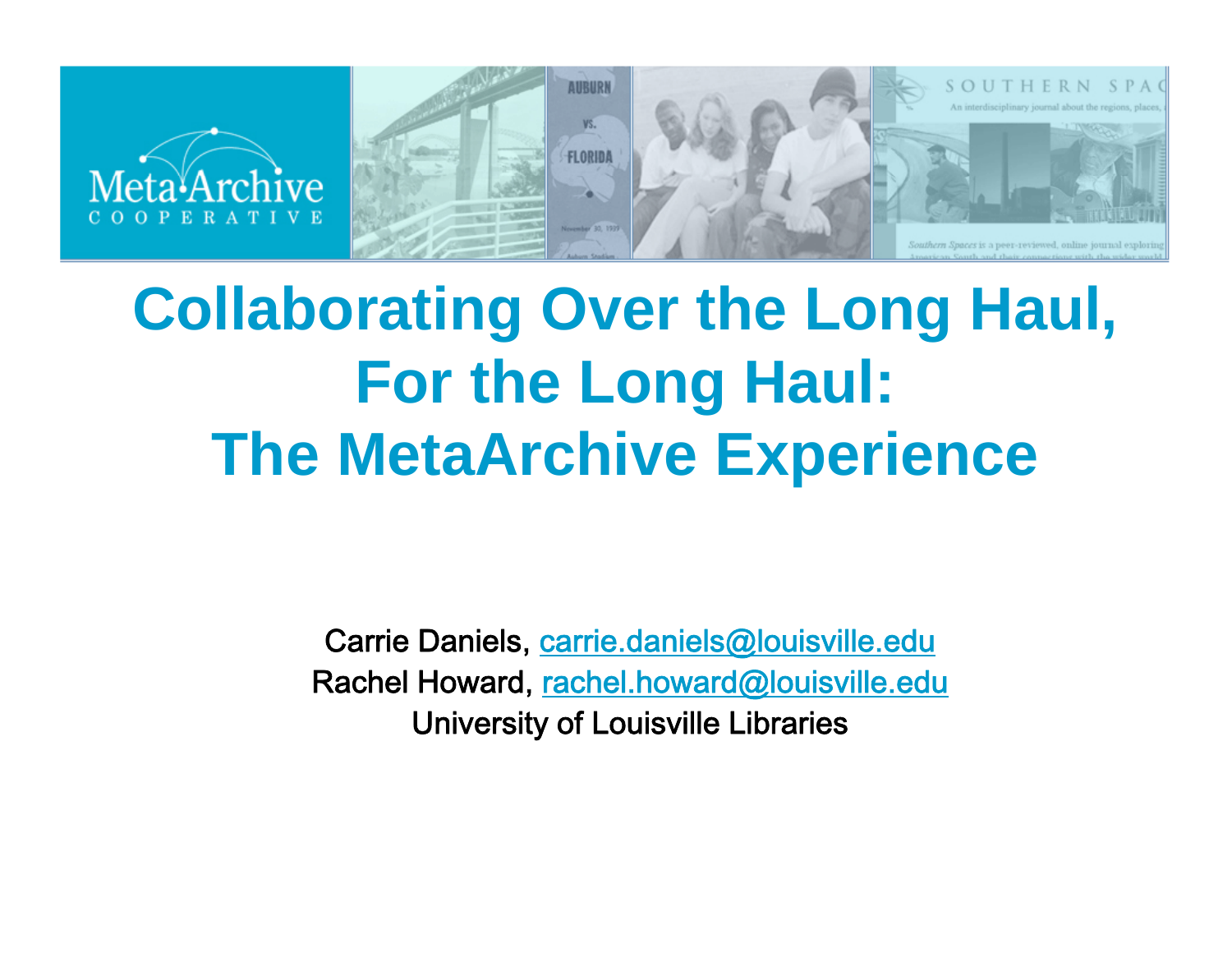

### **National Digital Information Infrastructure and Preservation Program (NDIIPP)**

- Government funding to:
	- Build and support a national network of partners working together to preserve digital content.
	- Identify and preserve at-risk digital content.
	- Support development and use of tools, models, and methods for digital preservation.
	- Develop a national digital collection and preservation strategy.
- Overall effort involves more than 130 partners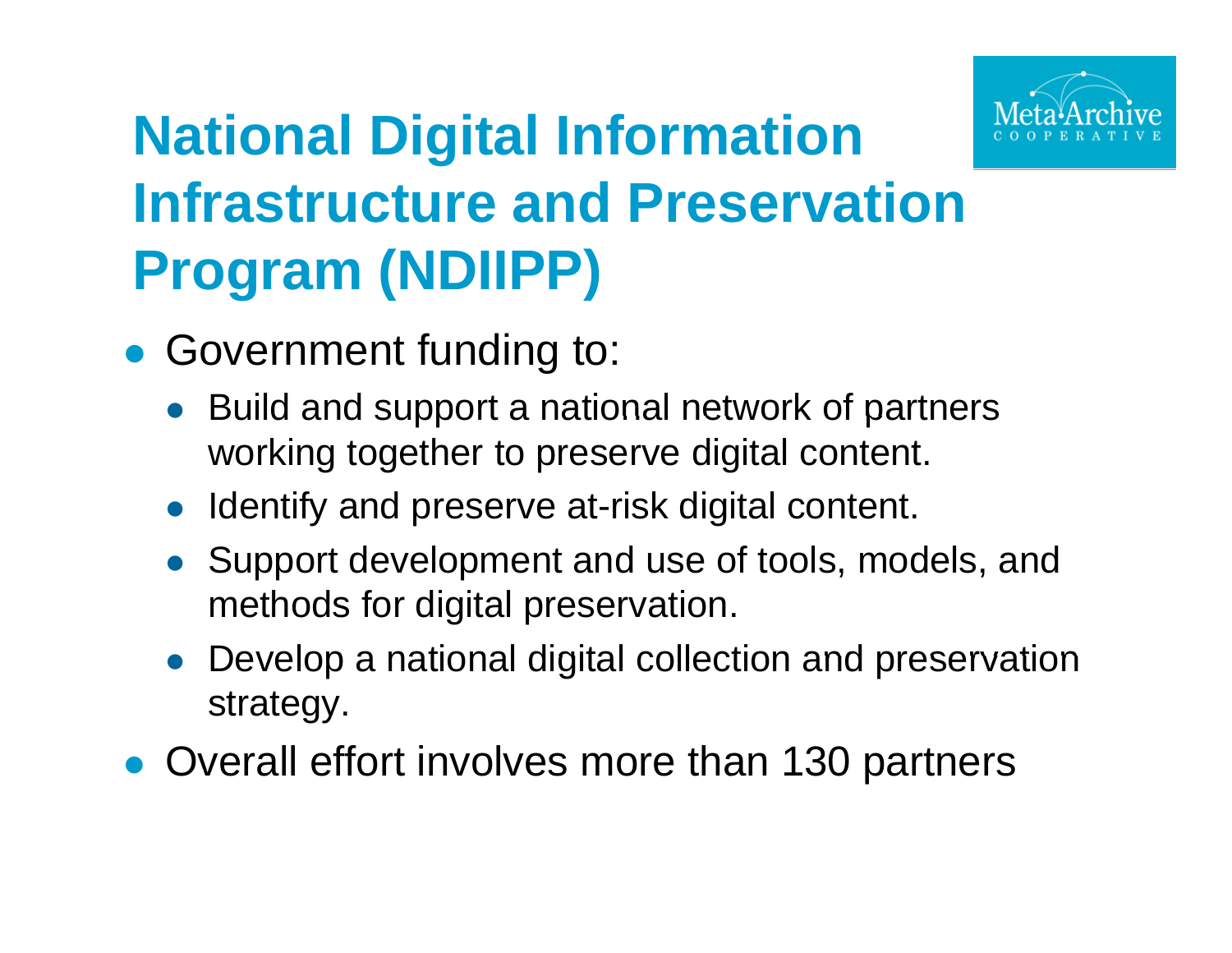

## **Components of the Collaboration**

- LOCKSS (Stanford)
- MetaScholar Initiative (Emory)
- $\bullet$ **• "Exposing Hidden Collections" conference** (ARL)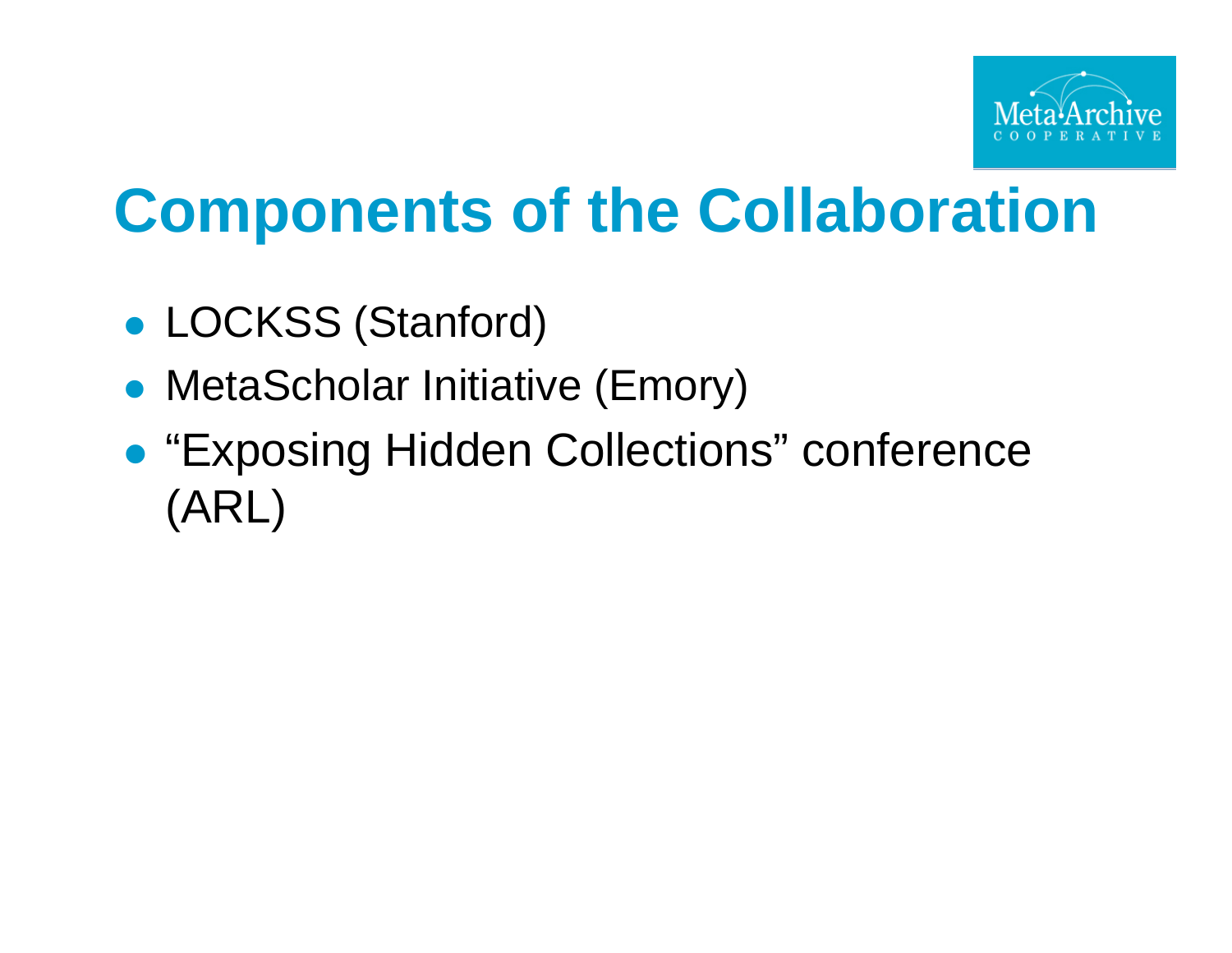# **Establishing the MetaArchive Cooperative**



- $\bullet$ Distributed digital preservation network for critical and at-risk content relating to the history and culture of the American South.
	- $\bullet$  Develop a prioritized conspectus to ensure preservation of the digital materials most vulnerable to loss and in formats considered most at risk.
	- $\bullet$  Use LOCKSS to harvest digital content from each other.
	- $\bullet$  Create cooperative agreement for sustainable collaboration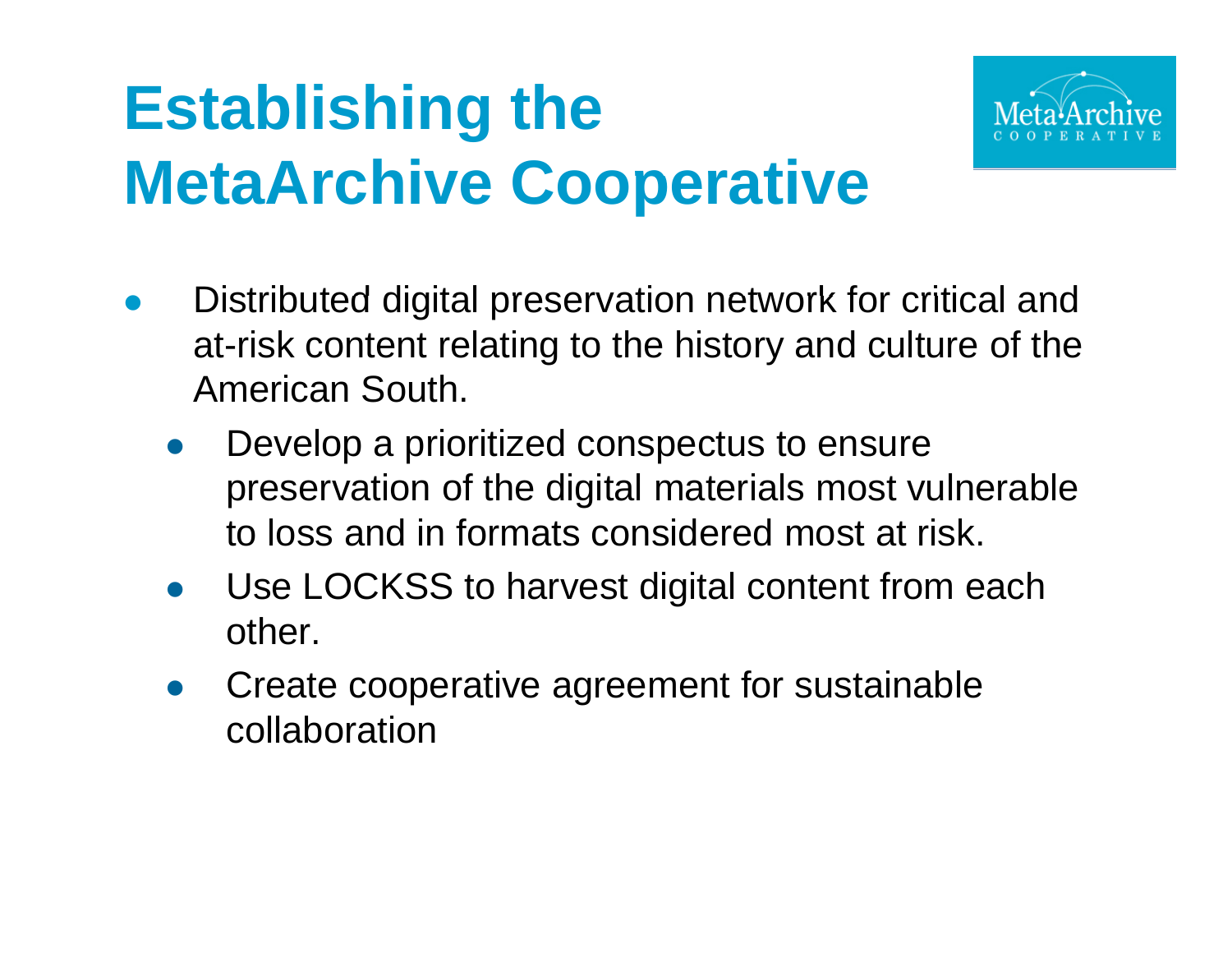#### **Lots of Copies Keeps Stuff Safe**

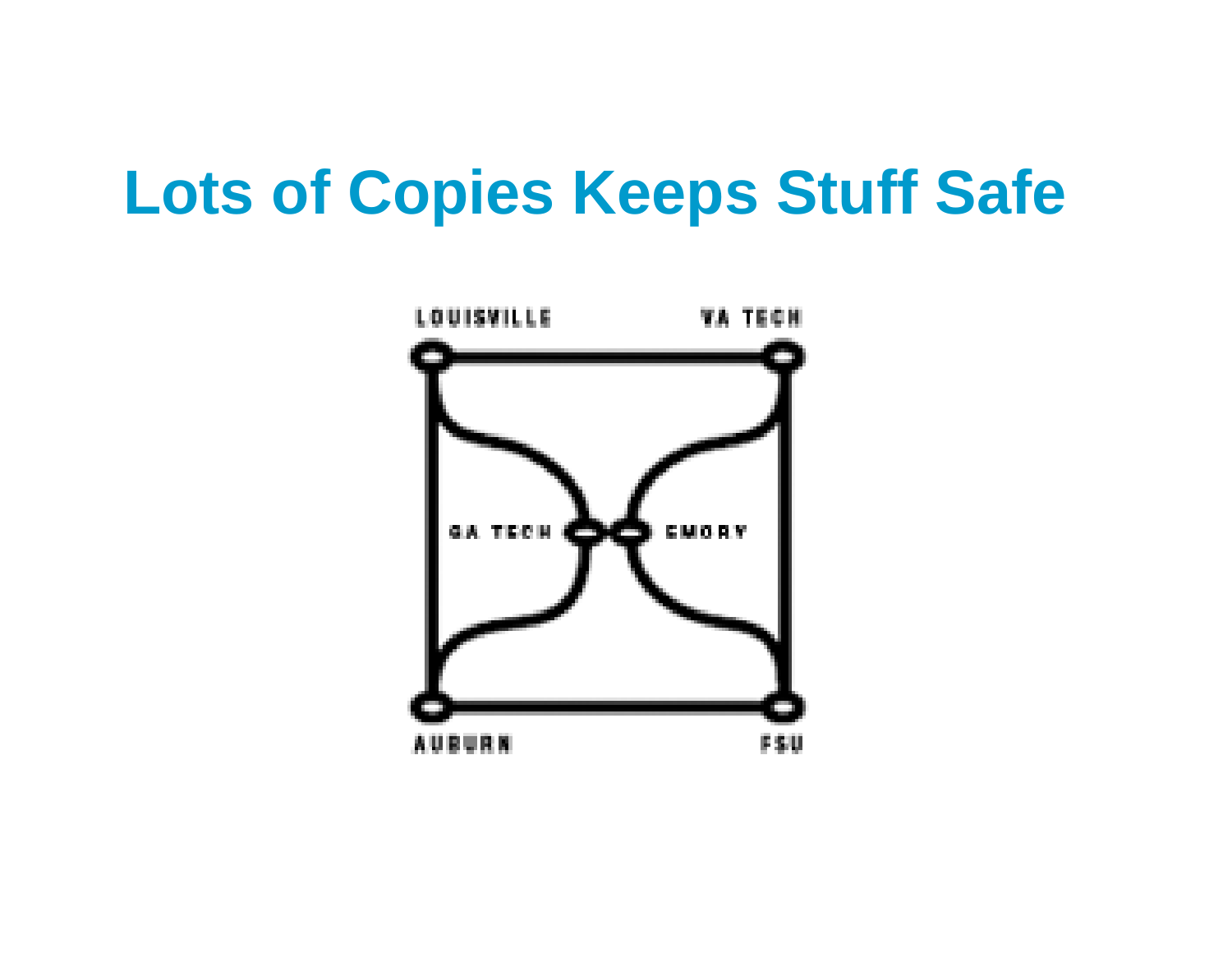

# **Sustainability and governance**

- **Flexible organizational model** 
	- Charter broadly defines mission, goals, and activities of the Cooperative
	- Membership Agreement details responsibilities of members of Cooperative
	- Establishment of nonprofit organization, MetaArchive Services Group, to administer **Cooperative** 
		- Minimal overhead.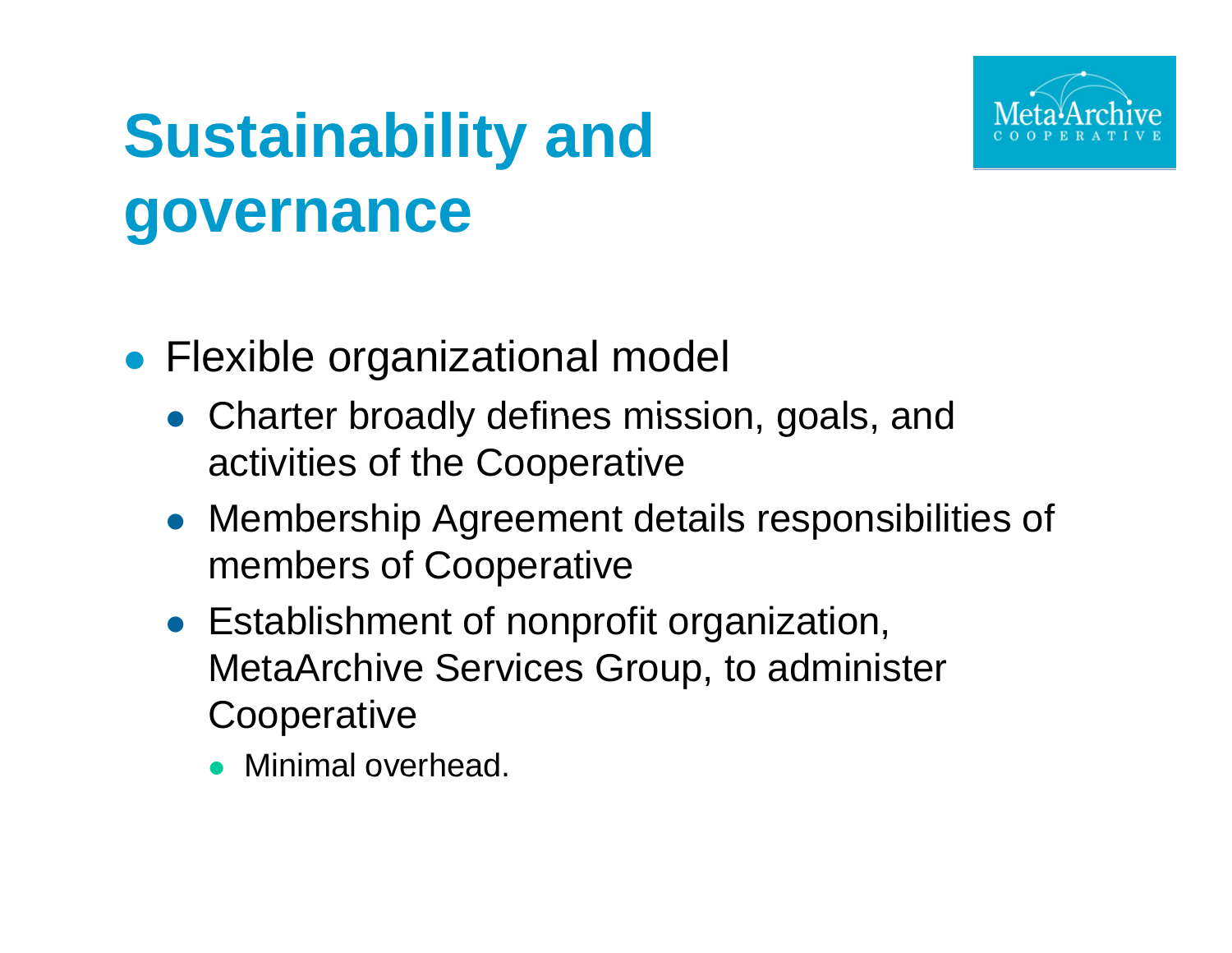# **Membership types** and **fees**



- $\bullet$  All membership types presuppose membership in the LOCKSS Alliance (rates based on Carnegie classification) and a 3-year commitment
- **Sustaining Members** 
	- $\bullet$ Leadership role
	- $\bullet$ Operate a node
	- $\bullet$ Contribute more of content/year to be harvested
	- $\bullet$ Cost: \$5K/year or \$12K/3 years
- $\bullet$  Preservation Members
	- $\bullet$ Operate a node
	- $\bullet$ Contribute some content/year to be harvested
	- $\bullet$ Cost: \$1K/year
- **Contributing Members** 
	- $\bullet$ Contribute 1 collection/plugin to be harvested (can buy more)
	- $\bullet$ Cost: \$300/year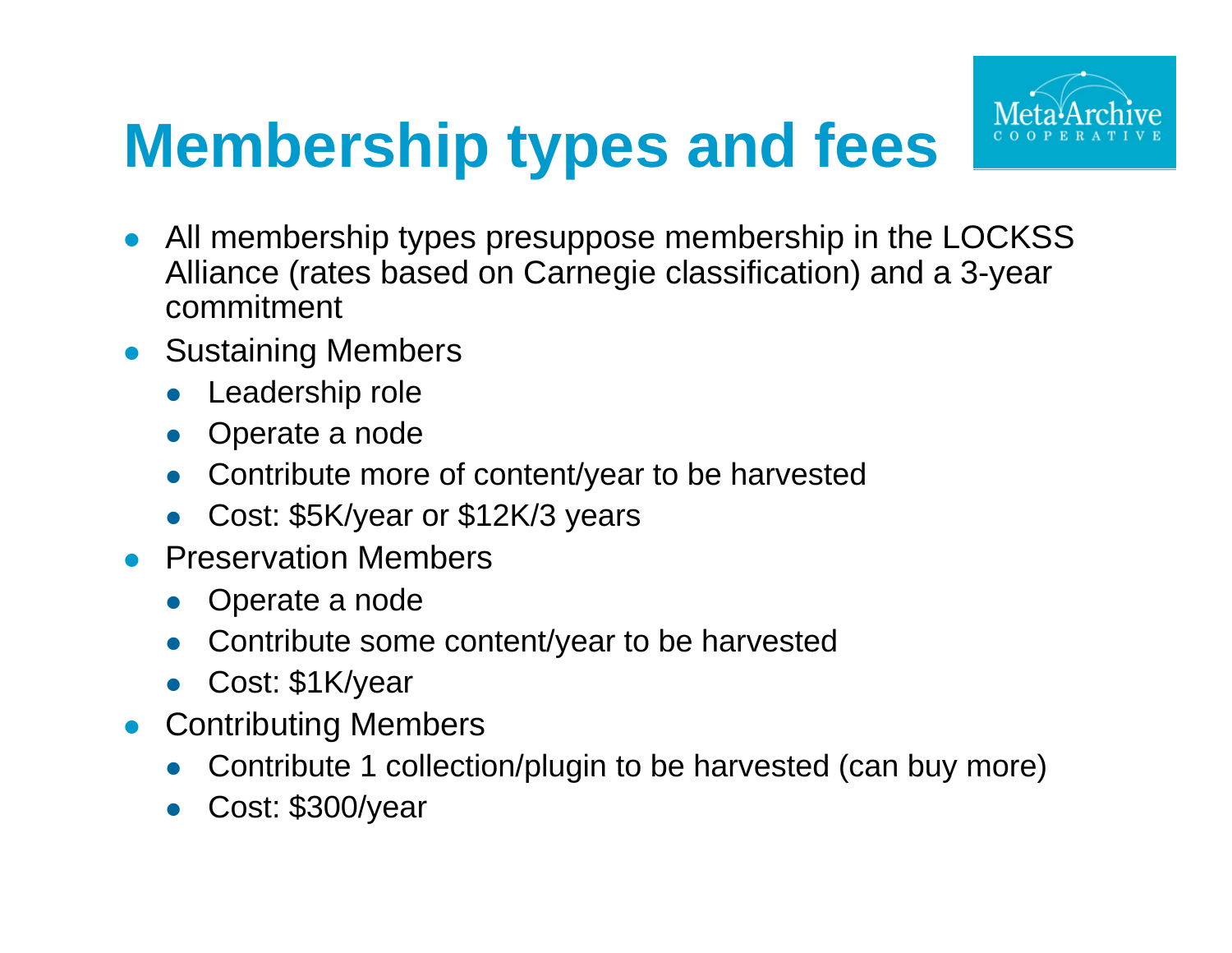

## **Expansion and adaptation**

- Improving and expanding existing collaboration
	- Evolving standards and guidelines to offer as a model for new networks and collaborations
	- Enhancing technology, tools, and services
	- Wide applicability to a range of institutions and digital content
- Adding new networks
	- **Electronic Theses and Dissertations Network**
	- **Transatlantic Slave Trade Network**
- Advising other Private LOCKSS Networks (PLNs)
	- **Alabama Digital Preservation Network**  $\bullet$
	- Arizona Persistent Digital Archives and Library System (PeDALS)
	- Data Preservation Alliance for the Social Sciences (DataPASS)
- Ongoing exploration of projects to investigate and advance digital preservation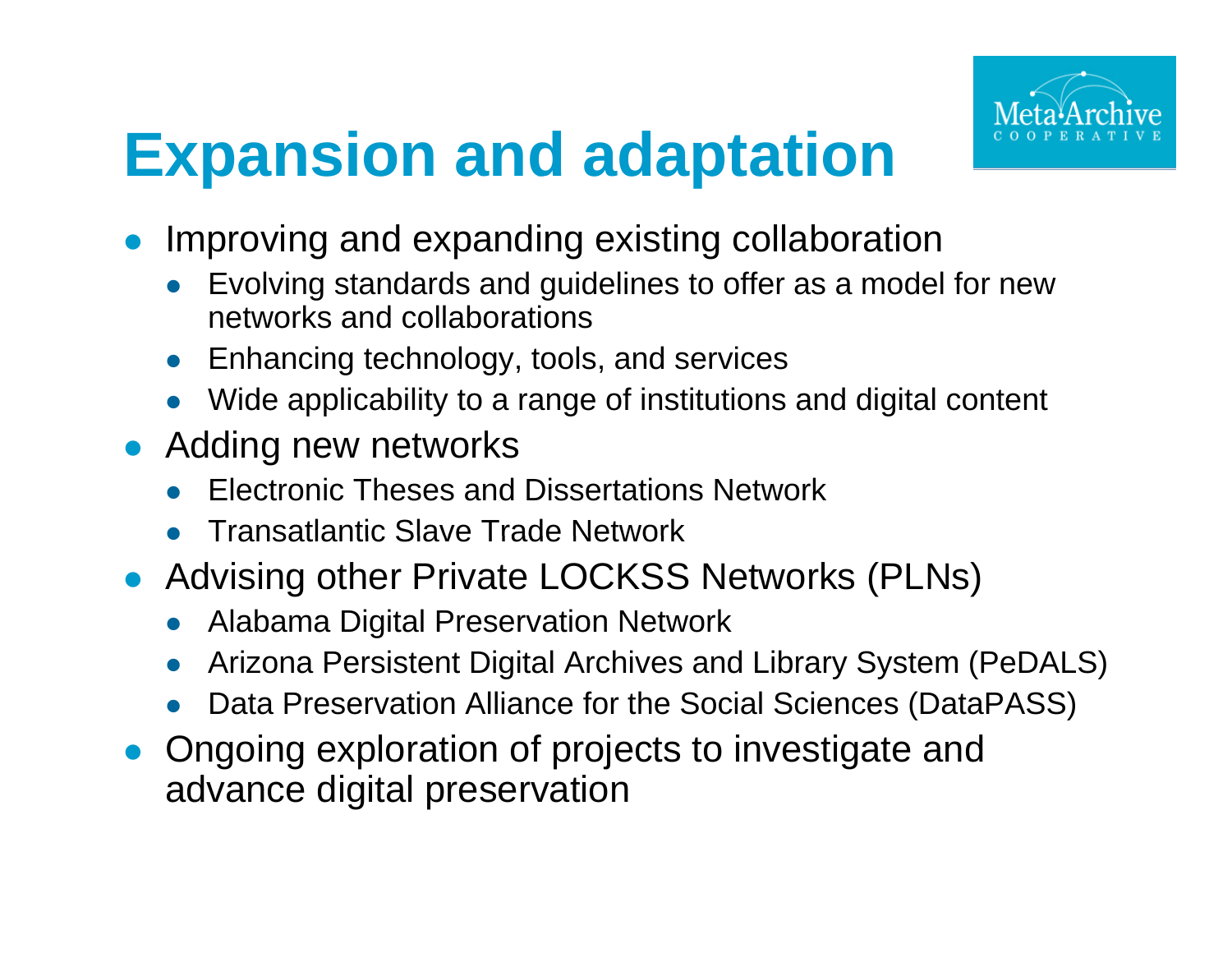

# **Committees within the C ti ooperative**

- $\bullet$ **• Steering Committee**
- Content Committee
- **Preservation Committee**
- **Technical Committee**
- Ad hoc committees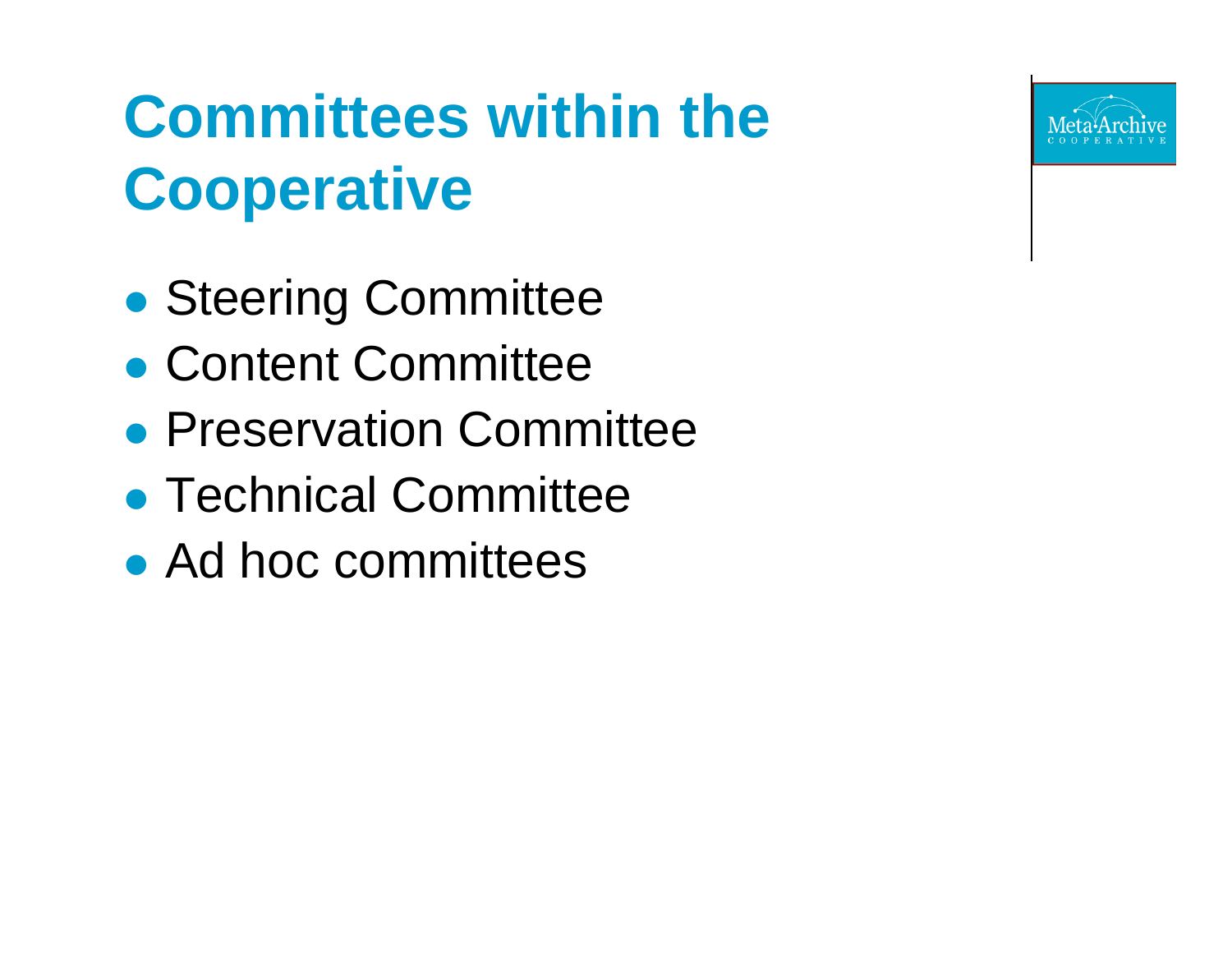

## **Communication tools**

- $\bullet$ Conference calls (1/week)
- **Steering Committee meetings (2/year)**
- **Participation in NDIIPP meetings**
- **Listserv(s)**
- Wiki for document development
- http://www.freeconference.com
- http://doodle.com for scheduling meetings
- **http://oovoo.com/ for videoconferencing**